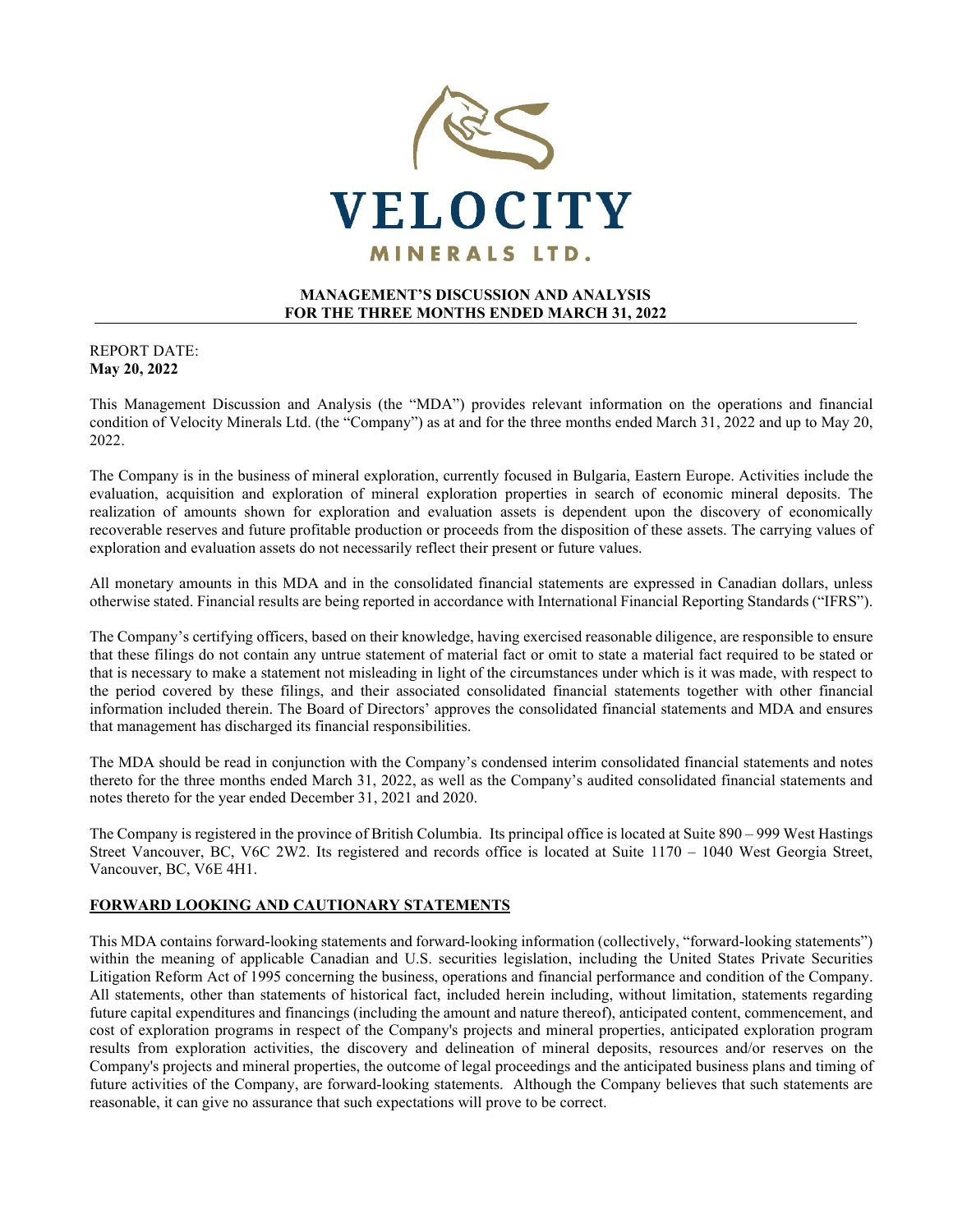Often, but not always, forward looking information can be identified by words such as "pro forma", "plans", "expects", "may", "should", "budget", "scheduled", "estimates", "forecasts", "intends", "anticipates", "believes", "potential" or variations ofsuch words including negative variations thereof, and phrases that refer to certain actions, events or results that may, could, would, might or will occur or be taken or achieved.

Forward looking information involves known and unknown risks, uncertainties and other factors which may cause the actual results, performance or achievements of the Company to differ materially from any future results, performance or achievements expressed or implied by the forward-looking information. Such risks and other factors include, among others:

- the Company's strategies and objectives, both generally and in respect of its specific mineral properties or exploration and evaluation assets
- the ability of the Company to obtain sufficient financing to fund its business activities and plans on an ongoing basis
- operating and technical difficulties in connection with mineral exploration or development or mine development activities for the Company's projects generally, including the geological mapping, prospecting, drilling and sampling programs for the Company's projects
- actual results of exploration activities, including exploration results, the estimation or realization of mineral resources and mineral reserves, the timing and amount of estimated future production, costs of production, capital expenditures, and the costs and timing of the development of new deposits,
- possible variations in ore grade or recovery rates, possible failures of plants, equipment or processes to operate as anticipated, accidents, labour disputes and other risks of the mining industry
- delays in obtaining governmental and regulatory approvals (including of the TSX Venture Exchange), permits or financing or in the completion of development or construction activities
- changes in laws, regulations and policies affecting mining operations, hedging practices, currency fluctuations, title disputes or claims limitations on insurance coverage and the timing and possible outcome of pending litigation, environmental issues and liabilities, risks related to joint venture operations, and risks related to the integration of acquisitions
- requirements for additional capital, future prices of precious metals, changes in general economic conditions, changes in the financial markets and in the demand and market price for commodities
- the ability of the Company to successfully respond to any legal challenges to permits or licenses necessary for its mineral exploration or development activities, and the results and impact of any such legal challenges on the Company's exploration timeline and business activities
- the ability of the Company to continue to operate during the COVID-19 pandemic and that the Company's responses to the COVID-19 pandemic will be effective in continuing operations in the ordinary course
- those factors discussed under the headings "Risk and Uncertainties" and "Financial Instruments and Risk Management" in this MDA and other filings of the Company with the Canadian Securities Authorities, copies of which can be found under the Company's profile on the SEDAR website at [www.sedar.com.](http://www.sedar.com/)

Readers are cautioned not to place undue reliance on forward-looking statements. The Company undertakes no obligation to update any of the forward-looking information in this presentation or incorporated by reference herein, except as otherwise required by law.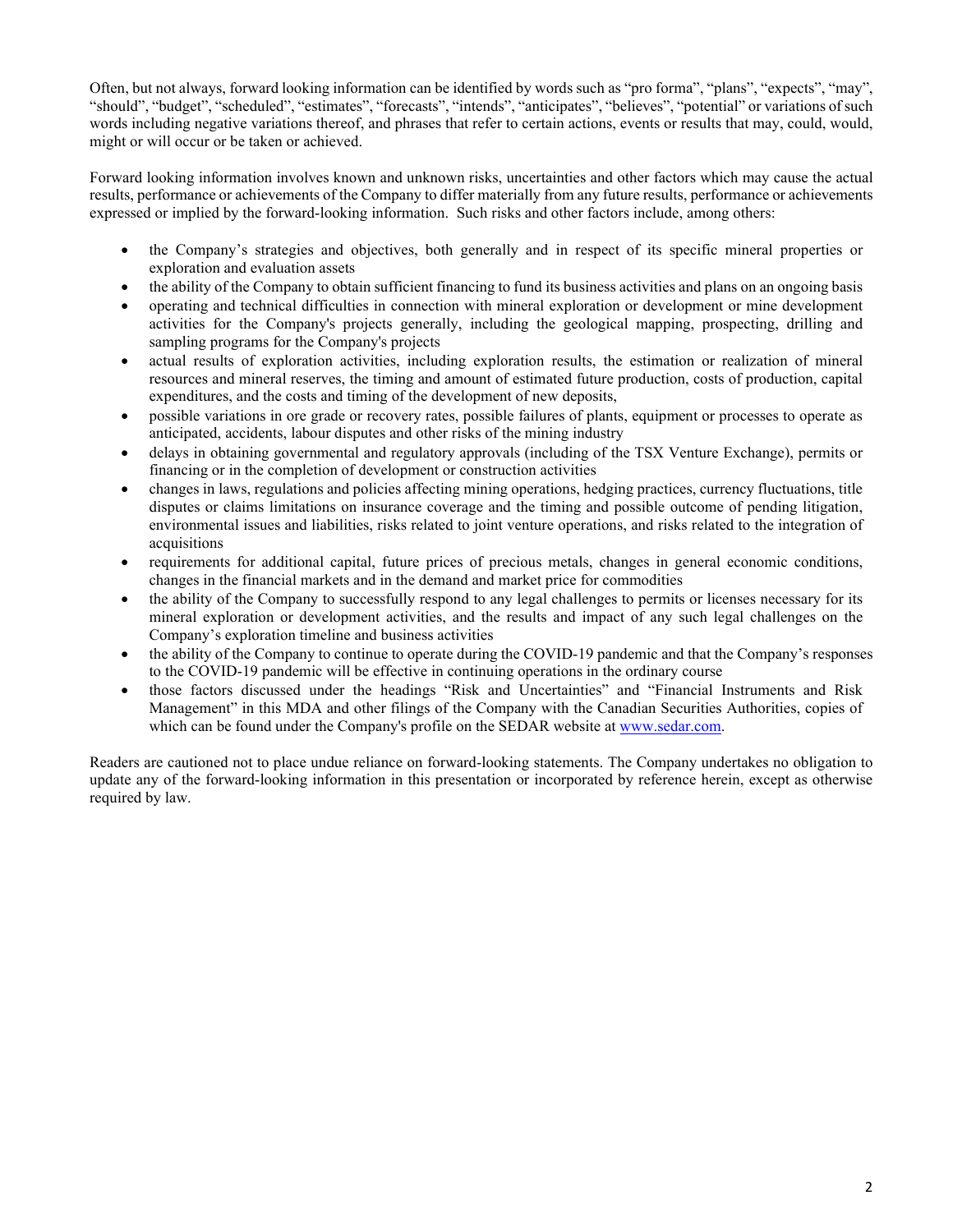#### **DESCRIPTION OF BUSINESS**

Velocity Minerals Ltd. is a gold exploration and development company focused on Eastern Europe. The Company's management and board include mining industry professionals with experience spanning Europe, Africa, Australasia, and the Americas as employees of major mining companies as well as founders and senior executives of junior to mid-tier public companies. The teams' experience includes all aspects of mineral exploration, resource definition, feasibility, finance, mine construction and mine operation as well as a track record in managing publicly listed companies.

The Company is currently focused on exploration assets in Bulgaria, which is a member of the European Union (2007) with a mining law that was established in 1999 and updated in 2011 and 2020. The local currency (BGN) has been tied to the Euro since 1999 (1.956 BGN/EUR). In July 2021, Bulgaria was admitted to the ERM-2 mechanism, in which it must participate for at least 2 years before it can qualify to adopt the Euro. Bulgaria plans to adopt the Euro from January 1, 2024. The country is served by modern European infrastructure including an extensive network of paved roads. Mining royalties compare favourably with more established mining countries like Canada, Peru, and Chile. Bulgaria also boasts an exceptionally low corporate tax rate of only 10% and the country's education system is excellent with good availability of experienced mining professionals in a favourable cost environment. Foreign mining companies are successfully operating in Bulgaria. Despite the positive operating environment, the number of established mining companies is low and Velocity is among the first movers in a new influx of foreign mining investment.

The Company's management and board believe that local knowledge and experience are essential components of successful mining investment in a foreign jurisdiction. Velocity Minerals has entered into one joint venture and is in the process of entering two others with Gorubso Kardzhali A.D. ("Gorubso"), an established and respected mining company in Bulgaria. In addition, the Company and Gorubso have entered into an Exploration and Mining Alliance as outlined in more detail below. Gorubso operates the underground Chala Gold Mine (since 2006) and the Kardzhali Carbon In Leach plant ("Processing Plant") (since 2011), which produces gold doré. Gorubso is the first and only company in Bulgaria to have secured a permit for this type of processing of gold ores. Velocity's management has a long-standing relationship with Gorubso as well as abundant previous experience in Bulgaria and elsewhere in the region.

### **EXPLORATION PROJECTS**

The Company is focused on gold exploration and development. All of the Company's material projects are located in southeastern Bulgaria.

#### *Tintyava Property*

In July 2017, the Company's wholly-owned Bulgarian subsidiary, Kibela Minerals AD ("Kibela") entered into an option agreement, under the terms of which Kibela had the right to acquire an undivided 70% legal and beneficial interest in the Tintyava prospecting and exploration license (the "Tintyava License") for the Tintyava License area (the "Tintyava Property") through delivery to Gorubso of a preliminary economic assessment on the Tintyava Property (the "PEA") prepared under National Instrument 43-101.

Following delivery of the PEA on October 31, 2018, Velocity earned an undivided 70% interest in the Tintyava Property. The Tintyava License is held by a Bulgarian corporation, Tintyava Exploration AD ("Tintyava Exploration"), which during the option period was owned 100% by Gorubso. On March 1, 2019, the Company (through its subsidiary Kibela) entered into a shareholder's agreement with Gorubso regarding Tintyava Exploration and 70% of the shares of Tintyava Exploration were transferred to Kibela.

On February 1, 2018 the Bulgarian Minister of Energy approved the transfer of the Tintyava License to Tintyava Exploration.

On August 31, 2020, the Company disclosed results of a Prefeasibility Study ("PFS") on the Rozino Project, located within the Tintyava Property. On October 15, 2020, the Company filed the NI 43-101 Technical Report entitled Rozino Gold Project, Pre-feasibility Technical Report, dated October 14, 2020.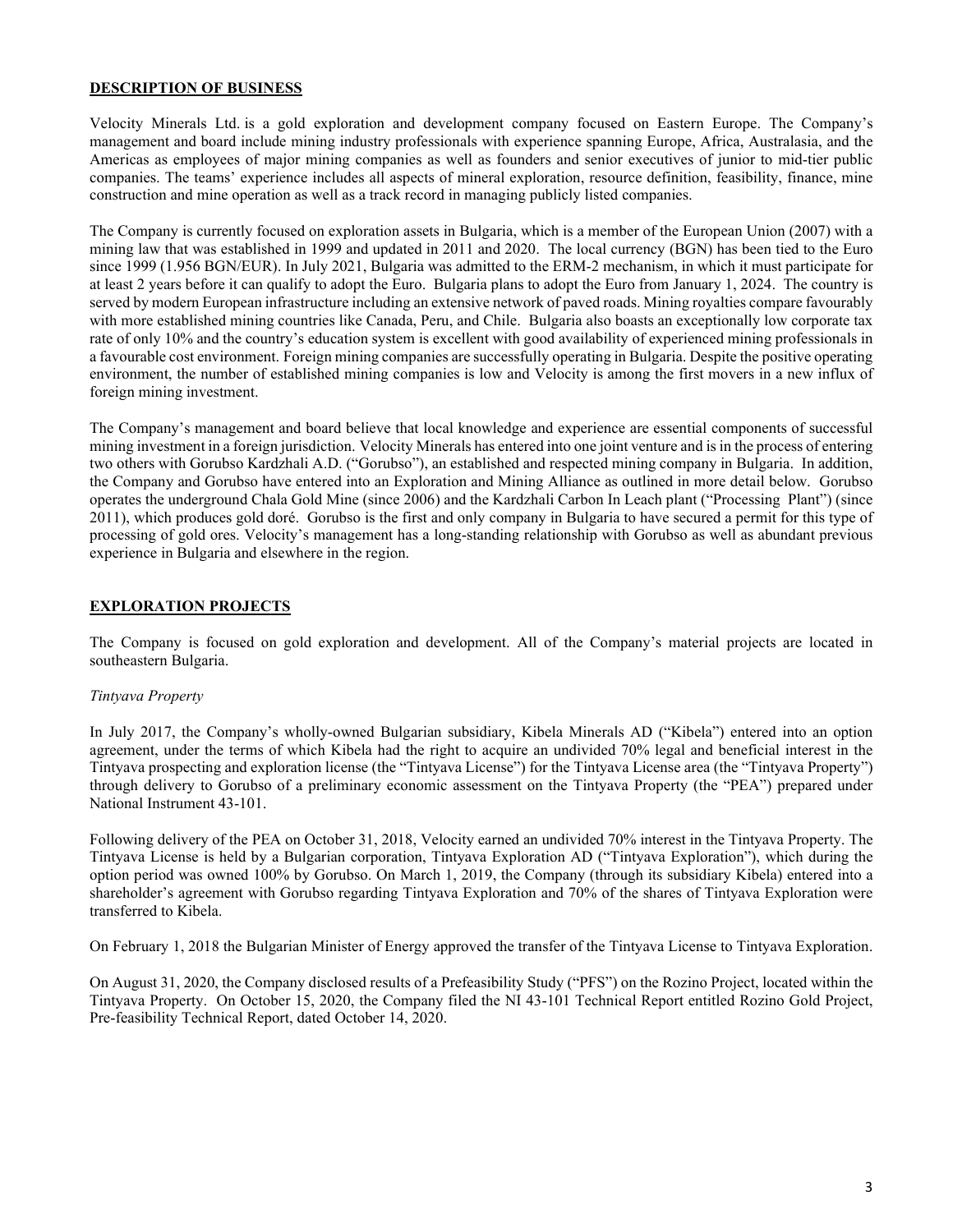### *Exploration Alliance and other Exploration Projects*

In January 2018, Velocity entered into a binding letter agreement with its Bulgarian partner Gorubso, which sets out the terms by which Velocity and Gorubso will form an exploration and mining alliance (the "Alliance") covering all existing and future Gorubso and Velocity projects (the "Projects") within an area of 10,400 km<sup>2</sup> (the "Alliance Area").

In September 2018, the Company and Gorubso entered into a definitive "Exploration and Mining Alliance Agreement" (the Alliance Agreement").

Gorubso owns and operates a modern gold Processing Plant, which provides crushing, grinding, gravity, carbon-in-leach, elution, electro-winning, gold doré production and tailings management facilities. The Processing Plant is centrally located within the Alliance Area. Under the terms of the Alliance Agreement, Gorubso will make the Plant available for the processing of mineralized material from current and future properties located within the Alliance. Material processed at the Processing Plant will be charged to any joint venture entities on a cost-plus basis. Securing the use of the Processing Plant provides significant technical and financial risk reduction, as well as potential capital and time savings. Most importantly, securing the use of the processing facility significantly reduces permitting risk and delays that might otherwise arise if a processing plant had to be permitted and built prior to development of any Projects.

On March 5, 2019 the Company signed option agreements for two additional Projects, Nadezhda and Momchil, under the terms of which option agreements the Company has the right to earn an undivided 70% legal and beneficial interest in the Nadezhda and Momchil properties.

On June 16, 2021, the Company entered into an amended option agreement for the Nadezhda property allowing the option exercise to proceed following delivery of the EIA report, provided that following the formation of the joint venture, Velocity shall fund 100% of the costs of 2,000m of drilling and an initial Mineral Resource estimate.

On June 23, 2021, the Company announced that it had delivered an option exercise notice to Gorubso for the Momchil property, which includes the Obichnik gold project. Following delivery of the exercise notice, Velocity is deemed to have earned a 70% interest in the property and to be in joint venture with Gorubso for the further development of the property.

On November 16, 2021, the Company announced that it had delivered an option exercise notice for the Nadezhda property, which includes the Makedontsi gold project. Following delivery of the exercise notice, Velocity is deemed to have earned a 70% interest in the property and to be in joint venture with Gorubso for the further development of the property.

On September 25, 2019, the Company signed an option agreement for the Sedefche Project under the terms of which option agreement the Company has the right to earn an undivided 70% legal and beneficial interest in the Sedefche property. On November 3, 2020, the Company disclosed that it had elected not to exercise its option to acquire a 70% interest in the Sedefche property. As consideration for executing a relinquishment agreement, the Company received a cash payment of \$1.5 million.

On June 27, 2020, the Company signed an option for the Iglika Project under the terms of which option agreement, the Company has the right to earn an undivided 100% legal and beneficial interest in the Iglika property. The Iglika property is not located within the Alliance. In February 2021, Velocity announced that it had entered into a definitive option agreement with the Property vendors amending the previously announced option exercise terms. Under the amended terms, Velocity exercised the right to acquire 100% of the shares of Balkan Minerals Development EOOD, the Bulgarian company that holds the exploration license for the Project area. The vendors of the Project have retained a 2% net smelter returns royalty for which terms remain unchanged.

### **Rozino Gold Project, Tintyava Property**

#### *Property Description*

The Rozino gold deposit is located within the Tintyava Property, which lies within the municipalities of Ivaylovgrad and Krumovgrad in southeast Bulgaria approximately.

On August 31, 2020, the Company disclosed financial results from a Prefeasibility Study ("PFS") completed on the Rozino Project. The technical information included below is sourced from the disclosure. As the information is necessarily summarized, readers are encouraged to review the Company's disclosure in its entirety, including all qualifications and assumptions. The disclosure is intended to be read as a whole, and sections should not be read or relied upon out of context.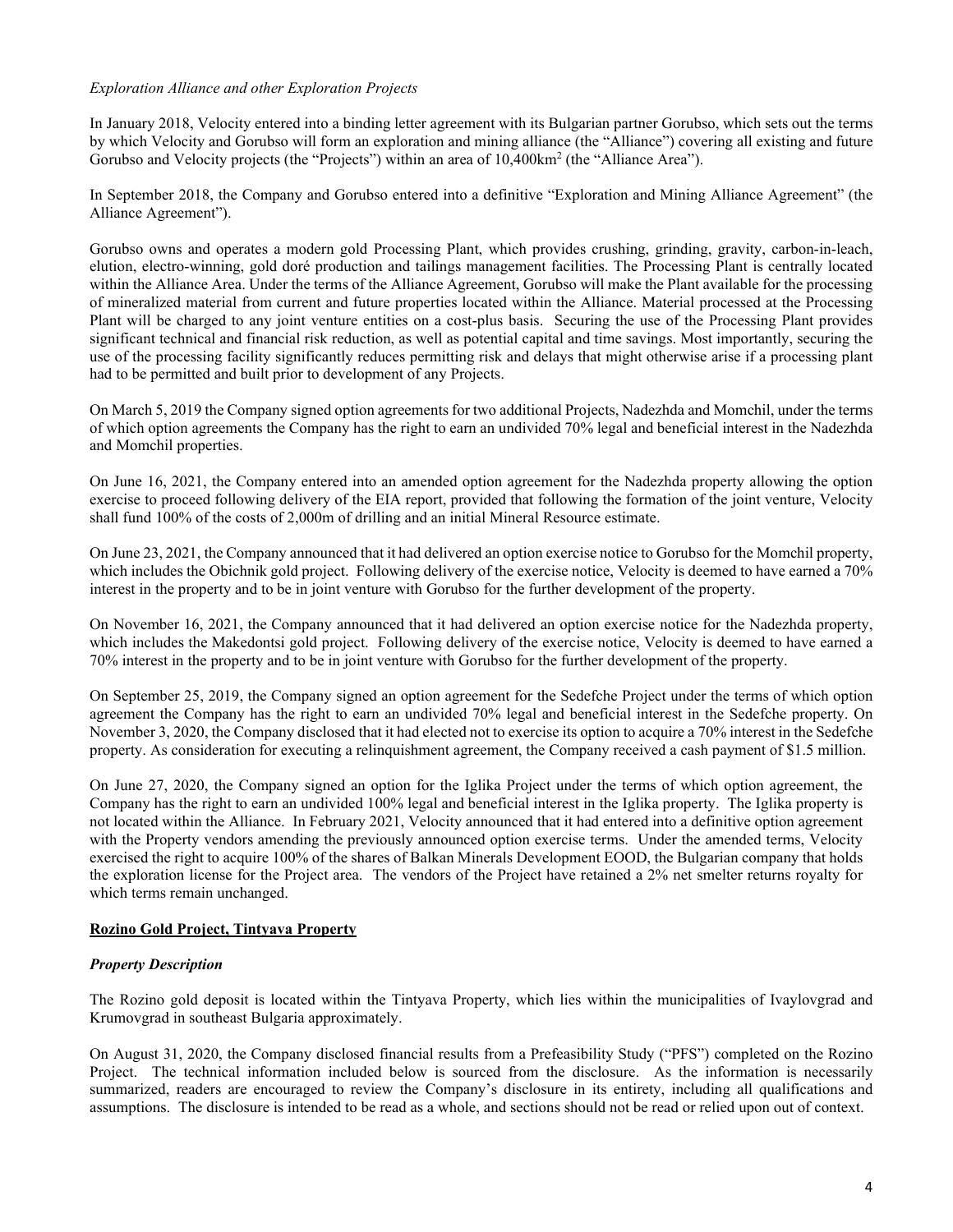An independent PFS Technical Report (the "Report") was prepared by CSA Global and filed on SEDAR on October 15, 2020. CSA Global is an international mining consultancy with experience in Bulgaria, in accordance with National Instrument 43- 101 Standards of Disclosure for Mineral Projects. A Revised Technical Report was filed on SEDAR dated December 15, 2021 (effective date September 28, 2020).

The PFS establishes the Rozino deposit as supporting an economic open pit mine operation with gold recovery by a combination of on-site concentration in a flotation plant ("Flotation Plant") and further processing to produce a gold-silver doré in the existing and operating processing plant ("Processing Plant") located in Kardzhali, 85 km by road from Rozino, where doré would be produced. The PFS financial model base case returns an after-tax Net Present Value at a 5% discount rate ("NPV5%") of CAD \$163 million and an after-tax internal rate of return ("IRR") of 27.4%.

# *Prefeasibility Study (1) Highlights*

All amounts under these highlights are reported in United States dollars (US\$) unless otherwise specified.

- **After-Tax Financials**: After-tax NPV<sub>5%</sub> of \$123 million and after-tax IRR of 27.4% using a base case gold price of \$1,500 per ounce
- **Life of Mine Earnings**: \$293 million before interest, taxes, and depreciation
- **Cash Cost**: All-in sustaining  $cost^{(2)}$  of \$755 per ounce of gold and cash  $cost^{(3)}$  of \$699 per ounce of gold
- **Capital Costs**: Total estimated capital costs of \$94.8 million and pre-production capital costs of \$87.1 million (including an 11% contingency)
- **Mineral Resource:** Indicated Mineral Resource at a 0.3 g/t gold cut-off grade of 20.5 Mt at 0.87 g/t gold, for contained gold of 573,000 ounces and an Inferred Mineral Resource at a 0.3 g/t cut-off of 0.38 Mt at 0.8 g/t gold for 10,000 ounces<sup>(4)</sup>
- **Initial Mineral Reserve:** Probable Mineral Reserve at a 0.5 g/t gold cut-off grade of 11.8 Mt at 1.22 g/t gold for 465,000 ounces
- **Mining**: Open pit with 0.5 g/t gold cut-off grade (COG), low strip ratio of 2.2 and 1.22 g/t life of mine ("**LOM**") gold grade
- **Conventional Process Flow Sheet:** Returns 79.3% gold recovery to doré at the operating Processing Plant
- **Processing:** On-site flotation producing gold-bearing pyrite concentrate assaying from 15 to 40 g/t and transportation to the Processing Plant (located 85 km from the Project) for processing to produce doré
- **Low Environmental Risk:** Small project footprint with benign, non-acid generating and non-hazardous waste and tailings material
- **Opportunities for Project Enhancement:** The Rozino gold deposit is open to the southeast and exploration is ongoing. Additional pit tailings storage capacity exists to accommodate potential increases in ore production.

*Notes:*

*(1) Base case parameters assume a gold price of US\$1,500/ounce and an exchange rate (CAD\$ to US\$) of 0.75. Financial results on 100% equity basis.*

*(2) All-In Sustaining Cost (AISC) is defined as all cash costs related to production costs such as mining, processing, refining, site administration, and NSR royalty to final product (direct and indirect), and mine closure and rehabilitation. Sustaining capital costs related to continuing the business including development and equipment required to sustain production are included. Taxes, working capital, M&A, disposals, and acquisitions as well as new mine development capital costs are excluded. See "Use of Non-IFRS Financial Performance Measures" below.*

*(3) Cash Costs include production costs such as mining, processing, refining, site administration, and NSR royalty, divided by gold ounces sold to arrive at a cash cost per gold ounce sold. See "Use of Non-IFRS Financial Performance Measures" below.*

*(4) Mineral Resources that are not Mineral Reserves do not have demonstrated economic viability. Inferred Mineral Resources are considered too speculative geologically in nature to enable them to be categorized as Mineral Reserves and there can be no certainty that all or any part of an inferred mineral resources will ever be upgraded to Indicated Mineral Resources or Measured Mineral Resources.* 

The Mineral Resource estimate was carried out by MPR Geological Consultants Pty Ltd.

Recoverable resources were estimated using Multiple Indicator Kriging (MIK) with block support adjustment, a method that has been demonstrated to provide reliable estimates of recoverable open pit resources in gold deposits of diverse geological styles. Indicator class grades used for the MIK modelling were determined from the mean composite gold grade of each indicator class. Estimates for mineralisation tested by generally consistently 50 m by 50 m and closer spaced drilling are classified as Indicated, with estimates for more broadly sampled zones assigned to the Inferred category. Mineral Resources that are not Mineral Reserves do not have demonstrated economic viability. To provide estimates with reasonable prospects for eventual economic extraction, Mineral Resources are reported within an optimized pit shell.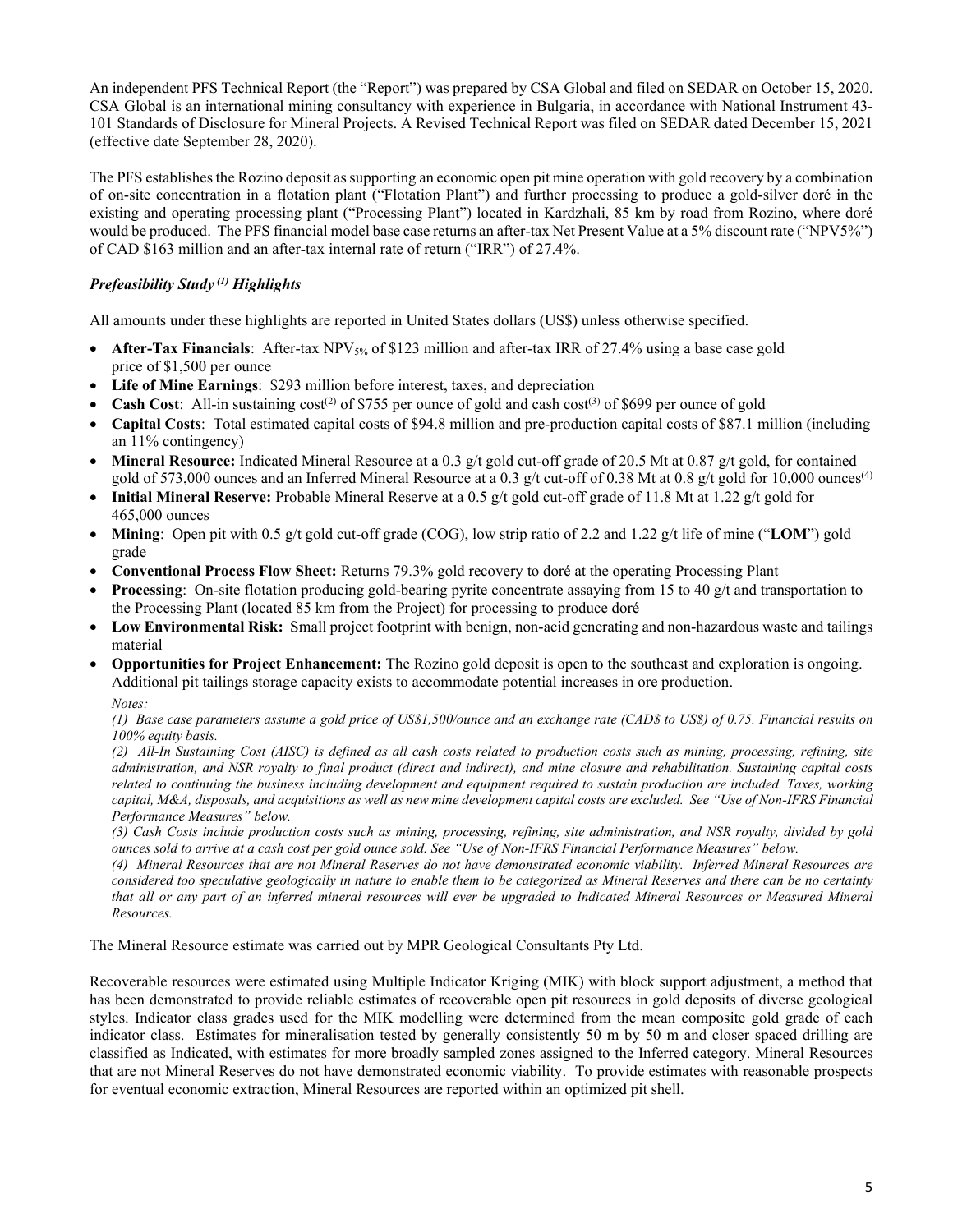|                                           | <b>Finite al Introduct Extintate (Circuive date 15 ) April 2020)</b> |                          |                              |  |  |  |
|-------------------------------------------|----------------------------------------------------------------------|--------------------------|------------------------------|--|--|--|
| Within \$1,500/oz pit shell               |                                                                      |                          |                              |  |  |  |
|                                           | <b>Indicated Mineral Resource Estimate</b>                           |                          |                              |  |  |  |
| Cut-off                                   | <b>Tonnes</b>                                                        | <b>Grade Gold</b>        | <b>Contained Gold</b>        |  |  |  |
| g/t                                       | Mt                                                                   | g/t                      | koz                          |  |  |  |
| 0.2                                       | 27.2                                                                 | 0.72                     | 630                          |  |  |  |
| 0.3                                       | 20.5                                                                 | 0.87                     | 573                          |  |  |  |
| 0.4                                       | 15.5                                                                 | 1.04                     | 518                          |  |  |  |
| 0.5                                       | 12.0                                                                 | 1.22                     | 471                          |  |  |  |
| 0.6                                       | 9.42                                                                 | 1.40                     | 424                          |  |  |  |
|                                           |                                                                      |                          |                              |  |  |  |
| <b>Inferred Mineral Resource Estimate</b> |                                                                      |                          |                              |  |  |  |
| Cut-off<br>$\mathbf{g}/\mathbf{t}$        | <b>Tonnes</b><br>Mt                                                  | <b>Grade Gold</b><br>g/t | <b>Contained Gold</b><br>koz |  |  |  |

0.2 0.49 0.7 11 0.3 0.38 0.8 10 0.4 0.29 0.9 8 0.5 0.23 1.0 7 0.6 0.17 1.2 7

| Mineral Resource Estimate (effective date 15 <sup>th</sup> April 2020) |  |
|------------------------------------------------------------------------|--|
|                                                                        |  |

*Notes:*

*(1) The selected base case Mineral Resources are reported at a cut-off grade of 0.3 g/t gold.*

*(2) Mineral Resources are not Mineral Reserves and do not have demonstrated economic viability.*

*(3) The Mineral Resources have been classified and reported in accordance with the Canadian Institute of Mining, Metallurgy and Petroleum "CIM Definition Standards - For Mineral Resources and Mineral Reserves" ("CIM Definition Standards").*

*(4) Mineral Resources that are not Mineral Reserves do not have demonstrated economic viability. Inferred Mineral Resources are considered too speculative geologically in nature to enable them to be categorized as Mineral Reserves and there can be no certainty that all or any part of an inferred mineral resources will ever be upgraded to Indicated Mineral Resources or Measured Mineral Resources.* 

The Rozino deposit supports an economic open pit mining operation. The Mineral Reserve estimate is based on the Indicated classification of the Mineral Resource contained within the pit design. The Mineral Reserve estimate has considered all modifying factors appropriate to the Rozino Gold Project. The reference point at which the Mineral Reserves are defined is where the ore is delivered to the processing plant.

| <b>Ore Type</b> | <b>Reserve</b><br>Category | <b>Tonnes</b><br>Mt | Gold<br>Grade<br>g/t | <b>Contained</b><br><b>Metal</b><br>koz Gold | <b>Metallurgical</b><br><b>Recovery</b><br>$\frac{0}{0}$ | Recoverable<br><b>Metal</b><br>koz Gold |
|-----------------|----------------------------|---------------------|----------------------|----------------------------------------------|----------------------------------------------------------|-----------------------------------------|
| Oxide           | Probable                   | 1.9                 | 1.07                 | 64                                           | 67.4                                                     | 43                                      |
| Transitional    | Probable                   | 1.8                 | 1.15                 | 68                                           | 70.7                                                     | 48                                      |
| Sulphide        | Probable                   | 8.1                 | 1.27                 | 332                                          | 83.3                                                     | 277                                     |
| <b>Total</b>    | Probable                   | 11.8                | 1.22                 | 464                                          | 79.3                                                     | 368                                     |

## **Probable Mineral Reserves (effective date 30th August 2020).**

*Notes:*

*(1) The Mineral Reserve disclosed herein has been estimated in accordance with the Canadian Institute of Mining, Metallurgy and Petroleum "CIM Definition Standards for Mineral Resources and Mineral Reserves" (CIM, 2014).*

*(2) Mineral Reserves discard cut-off grade was 0.5 g/t gold*

*(3) Mineral Reserves are based on a \$1,500/oz gold price*

*(4) Mineral Reserves account for mining dilution and ore loss*

*(5) Probable Mineral Reserves were based on Indicated Mineral Resources*

*(6) Sum of individual amounts may not equal due to rounding*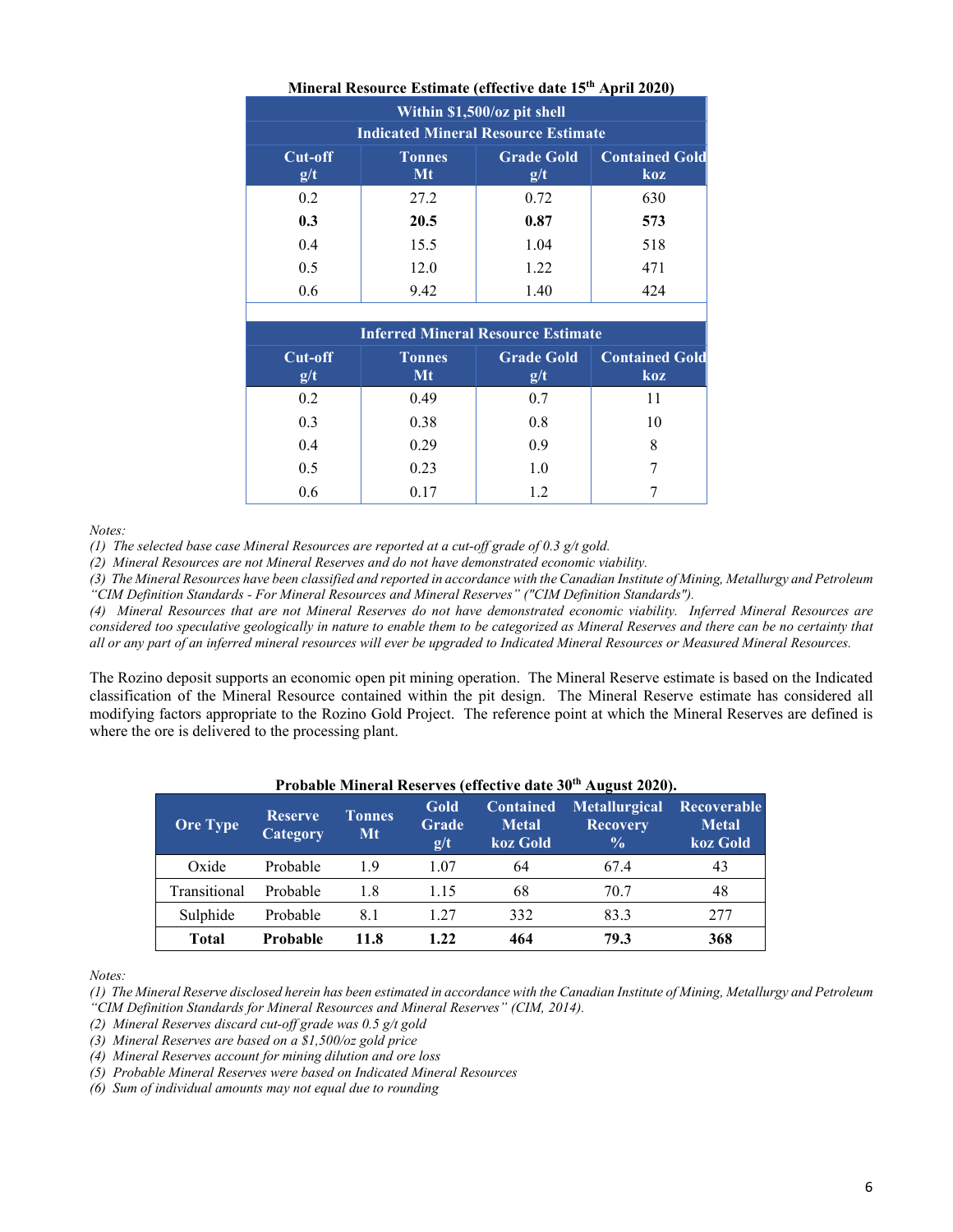None of the Inferred category of the Mineral Resources are included in the Mineral Reserves. Inferred Mineral Resources do not contribute to the financial performance of the project and are treated in the same way as waste. Mining losses and mining dilution are incorporated in the MIK Mineral Resource estimate. CSA Global were able to determine that mineralisation can be adequately modelled for its diluted, recoverable grade properties assuming a selective mining unit (SMU) of 4 x 6 x 2.5 m using the MIK methodology. CSA Global consider that the Mineral Resources can be effectively mined by open cut extraction using the selected mining equipment and qualifications relating to training, grade control practices, and drilling and blasting technique applied, without additional dilution and loss factors being applied.

The mine will be a conventional open pit shovel and truck operation. The mine plan allows for the production of 9.2 Mt of high-grade ore and 2.7 Mt of low-grade ore (a total of 11.8 Mt) over a period of 7 years. High grade ore will have a cut-off of 0.8 g/t gold and an average head grade of 1.38 g/t. Low grade ore will have a cut-off of 0.5 g/t and an average head grade of 0.68 g/t. Low-grade ore will be stockpiled on the waste rock dump and processed over the last 18 months of mine life. The mining schedule also identifies ore by the degree of weathering (Oxidised, Transitional and Sulphide). Metallurgical testwork indicated that there was no benefit to processing the ore types separately and therefore there is no selectivity in the mining or processing operations. This mine plan will allow the processing of 1.75 Mt of ore per annum for a total mine life of 7 years.

To support the process design requirements for the Prefeasibility Study, extensive metallurgical testwork programs were undertaken by Wardell Armstrong International Ltd ("WAI") in the UK, and Eurotest Control ("ETC") in Sofia, Bulgaria. The outcomes of the testwork programs confirmed that the flowsheet developed for the PEA, namely flotation followed by CIL ("FCIL") to produce doré, remained the optimal basis for plant design in the PFS. For the Mineral Reserve, the average expected recovery for Oxide material is 67.4%, Transitional 70.7% and Sulphide 83.3% for an average overall combined recovery of 79.3% to final doré. Over the life of the project it is estimated that the expected recovery will vary from 65 to 85% on an annual basis depending on the relative proportions of oxidised ore and gold grade in the plant feed.

Velocity has initiated the environmental and social impact assessment ("ESIA") process, including the permitting procedures to meet Bulgarian regulations and gather environmental data. Under the Bulgarian Environment Protection Act, the development of an economically viable mining reserve requires an Environmental Impact Assessment ("EIA") which complies with European environmental regulations and will inform the environmental component of the ESIA. The prospecting and exploration license agreement for the Tintyava Property has been signed with the Minister of Energy and exploration activities have been approved by the Ministry of Environment and Waters. All necessary permits to conduct the work proposed for the property have been obtained and there are no known significant factors or risks that may affect access, title or the right or ability to perform work on the Property.

Rozino is located within the Eastern Rhodope mountains and therefore requires a compatibility assessment to comply with Bulgarian law and the European Union Natura 2000 Habitats Directive. An initial compatibility assessment was conducted and approved for the exploration program, with a second preliminary assessment completed for exploitation. The results of this preliminary assessment have informed the Project design, resulting in a significantly reduced Project footprint.

Velocity has commenced baseline monitoring to characterize environmental conditions, including surface and groundwater quantity and quality, air quality, acid drainage potential, local meteorological conditions, and ecological aspects.

Social engagement activities have commenced and are ongoing. Local stakeholders are supportive of the Project and have been included and employed in the Project where possible.

### **Nadezhda Project**

The Nadezhda project is located within the municipality of Kardzhali in southeast Bulgaria approximately 280 km by road east-southeast of the capital, Sofia. The Nadezhda Project is centered on the Makedontsi deposit, which is a geological resource registered on the Bulgarian state balance. Historical estimates at Makedontsi were calculated by Gorubso using the Bulgarian classification scheme, based on manual polygonal methods of resource classification. Estimates were submitted to and accepted by the Bulgarian government, Dragiev H, 2013 "Mlechino Prospecting License, Geological Report at the Nadezhda Prospect, with Resource and Reserve Recalculations of 'Au Ores' at the Makedontsi, Dangovo and Kalina deposits".

In order to verify the exploration potential of existing resources at Makedontsi, significant drilling will be required. The Company is not treating the historical resources at Nadezhda as current mineral resources or mineral reserves. Historical resources are not consistent with the standards of disclosure defined by NI 43-101 and may not necessarily be consistent with CIM best practice with respect to reporting mineral resources and reserves. A qualified person has not done sufficient work to classify the historical estimate as current mineral resources or mineral reserves.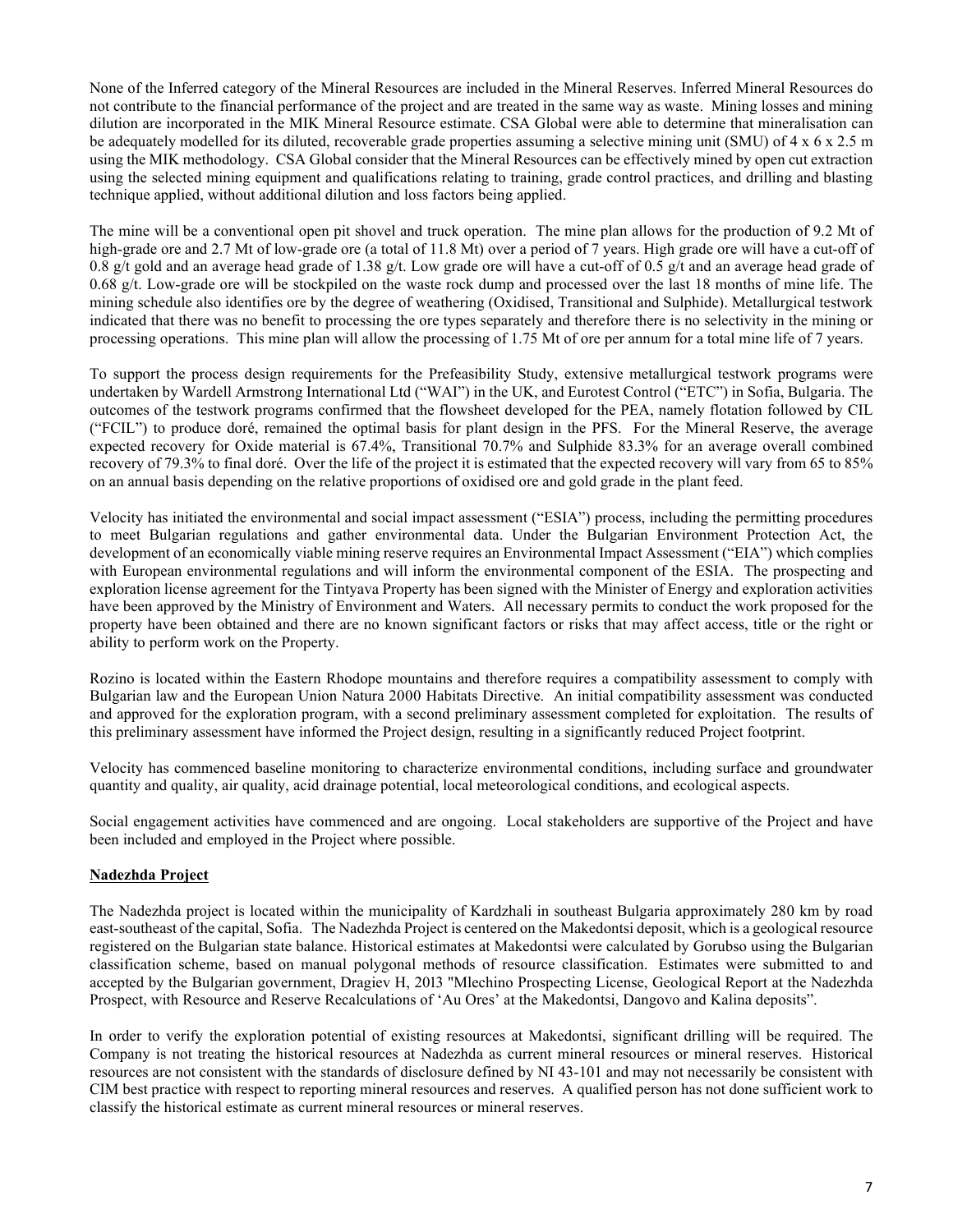The Nadezhda project has had little if any modern systematic exploration carried out and significant exploration potential exists. A program of modern integrated geochemical and geophysical survey is ongoing in order to assess 'blind' mineralisation amenable to open pit mining under a thin post mineralization limestone cover sequence.

## **Momchil Project**

The Momchil project is located within the municipality of Momchilgrad in southeast Bulgaria approximately 310 km by road east-southeast of the capital, Sofia.

In August 2021 two composite samples of jaw-crushed coarse reject samples of Velocity diamond core were submitted to Eurotest Control EAD in Sofia ("Eurotest") for metallurgical test-work. These samples were selected as representing combined oxidised and transitional and fresh mineralization respectively as follows:

- Combined oxide and transition sample: ОМ-ОТ-01 was produced from 481 sample intervals comprising 391 and 90 samples from intervals geologically logged as oxidised and transition respectively.
- Fresh sample: OM-F-02 was produced from 343 sample intervals geologically logged as fresh.

The combination of oxidised and transitional material into a single sample for metallurgical test-work reflects the small proportion of Mineral Resources hosted by transitional material and the expected metallurgical similarity of the two material types. The samples were subjected to test-work comprising complete chemical and mineralogical characterization, phase analysis (Diagnostic Leach Test) of gold present in each sample and testing to determine cyanide leaching kinetics and degree of gold recovery.

Gold head grades were determined for each sample from the average of four fire assays. The test results, including agitated cyanide leaching demonstrate that mineralization represented by the two composite samples is amenable to standard Carbon in Leach (CIL) processing, with estimated gold recoveries of around 95% and 96% for the oxide/transition and fresh samples respectively. The test-work does not indicate any processing factors or deleterious elements that could have a significant effect on potential economic extraction.

In December 2021, the Company disclosed a Mineral Resource estimate prepared under *National Instrument 43-101*. Highlights include a Mineral Resource estimate of 3.2 Mt  $\omega$  1.2 g/t gold for 123,000 ounces, at 0.3 g/t gold cut-off grade. Recoverable resources were estimated for the Durusu Zone at Obichnik using Multiple Indicator Kriging ("MIK") with block support adjustment, a method that has been demonstrated to provide reliable estimates of recoverable open pit resources in gold deposits of diverse geological styles. The resource estimates include a variance adjustment to give estimates of recoverable resources above gold cut off grades for selective mining unit ("SMU") dimensions of 5m east by 2m north by 2m in elevation. The variance adjustments were applied using the direct log-normal method.

The estimates are based on data from diamond drilling undertaken by Velocity since 2019 and includes drilling information available on the 10th of February 2021 comprising 37 holes for 6,820m. Velocity's diamond holes are inclined to the southwest at generally 50° at generally around 25m spacing along generally 50 m spaced traverses with rare closer spaced holes. Mineralization is characterized as structurally controlled steep epithermal replacement of the volcanic host with a large envelope of alteration that forms part of a 2.5km by 1km wide intrusive related hydrothermal mineralizing system.

Model blocks are categorized by oxidation zone from triangulated surfaces representing the base of complete oxidation and top of fresh rock interpreted from geological logging of Velocity's diamond holes. Within the resource area the depth to the base of complete oxidation averages around 55m, with fresh rock occurring at an average depth of around 68m. Bulk densities of 2.30, 2.50 and 2.55 tonnes per cubic metre were assigned to completely oxidized, transitional and fresh material respectively on the basis of 30 immersion density measurements performed by Velocity on diamond drill core samples.

Tables below show the Inferred Mineral Resource estimates for Durusu and the estimates by oxidation zone. The figures in these tables are rounded to reflect the precision of the estimates and include rounding errors. The Updated Technical Report reports Mineral Resources within an optimized pit shell generated with the parameters shown in a table below. These parameters were derived from recent metallurgical test-work performed on samples of Durusu mineralization as described below and the parameters used for generating the pit shell constraining Mineral Resource estimates for Velocity's Rozino deposit, for which evaluation is more advanced than Durusu. The gold price of \$US 1,500/oz was selected from the trailing five-year average gold price with appropriate rounding. These parameters generate a gold cut-off grade of 0.3 g/t for oxide, transitional and fresh mineralization and this cut-off was selected for Mineral Resource reporting.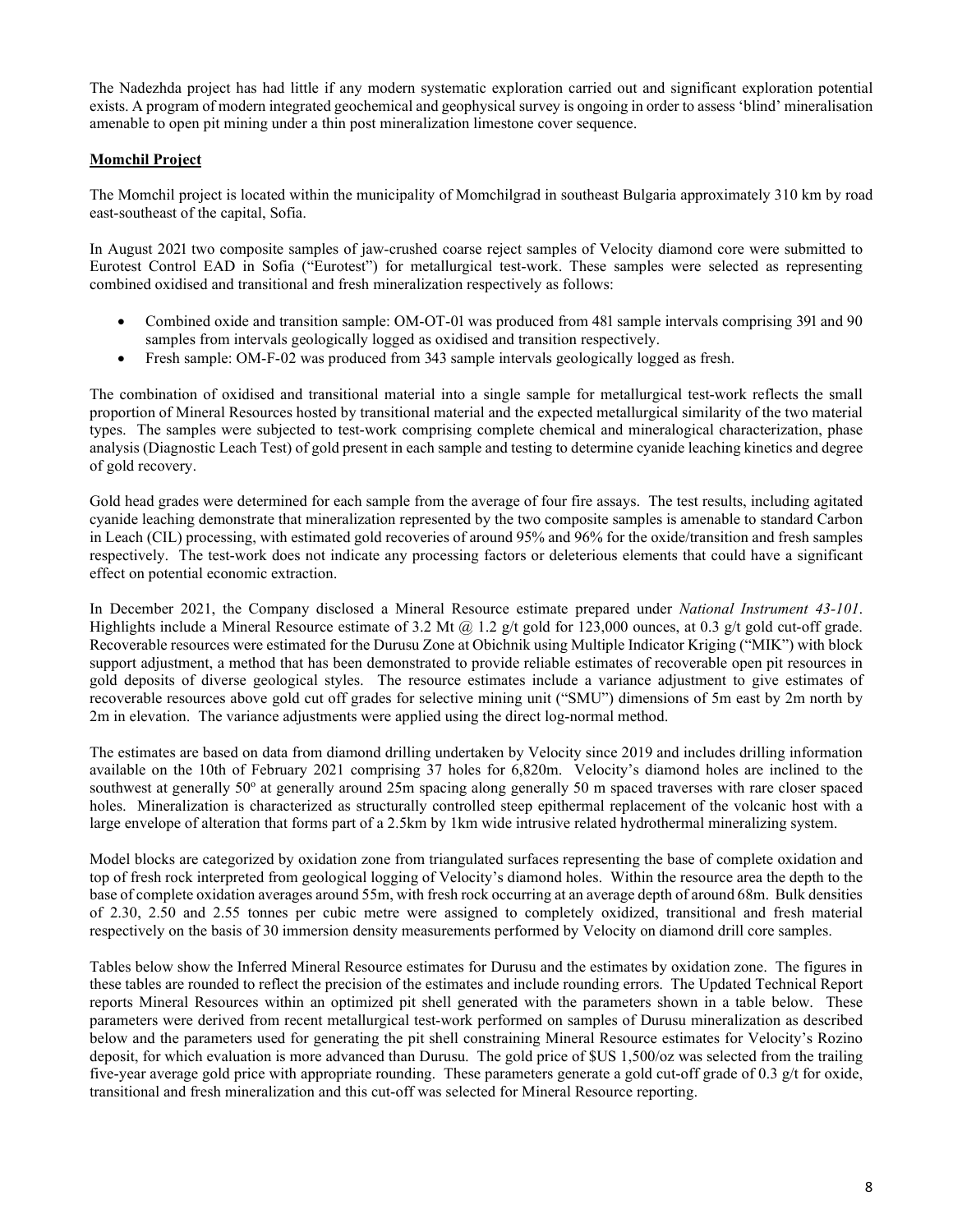### **Durusu Inferred Mineral Resource estimates (1)**

| <b>Effective date of estimates: 6th December 2021</b> |                  |                |  |  |
|-------------------------------------------------------|------------------|----------------|--|--|
| Cut off grade $0.3$ g/t Au                            |                  |                |  |  |
| <b>Tonnes</b> (Mt)                                    | Grade $(Au g/t)$ | Metal (Au koz) |  |  |
|                                                       |                  |                |  |  |

(1) Mineral resources were estimated by Jonathon Abbott, a member of the Australian Institute of Geoscientists and employee of MPR Geological Consultants Pty Ltd of Perth, Australia. Mr. Abbott is a Qualified Person, as defined by National Instrument 43-101.

| <b>Mineral Resource estimates by oxidation zone</b>   |                                                          |     |     |  |  |  |
|-------------------------------------------------------|----------------------------------------------------------|-----|-----|--|--|--|
| <b>Effective date of estimates: 6th December 2021</b> |                                                          |     |     |  |  |  |
| Cut off grade 0.3 g/t Au                              |                                                          |     |     |  |  |  |
| <b>Zone</b>                                           | Grade $(Au g/t)$<br>Metal (Au koz)<br><b>Tonnes</b> (Mt) |     |     |  |  |  |
| Oxide                                                 | 1.7                                                      |     | 71  |  |  |  |
| Transition                                            | 0.4                                                      |     |     |  |  |  |
| Fresh                                                 | 1.1                                                      | 0.9 | 32  |  |  |  |
| <b>Total</b>                                          | 3.2                                                      | 1.2 | 123 |  |  |  |

|  | <b>Parameters Used to Generate Pit Shell to Constrain Mineral Resource Estimates</b> |
|--|--------------------------------------------------------------------------------------|
|  |                                                                                      |

| Gold price                        | \$US 1,500 per troy ounce                 |
|-----------------------------------|-------------------------------------------|
| Cost per tonne of material mined  | \$US 2.60 per tonne                       |
| Cost per tonne of material milled | $SUS$ 11.75 per tonne                     |
| Metallurgical recovery            | Oxide and Transition 94.65%, Fresh 95.94% |
| Refining charge                   | \$US 1.44 per troy ounce                  |
| Wall angle                        | $45^\circ$                                |

On December 8, 2021, the Company filed a NI 43-101 Technical report on SEDAR entitled "NI 43-101 Technical Report Exploration and Mineral resource Estimation for the Obichnik Property, Republic of Bulgaria". The Updated Technical Report differs from the March 2021 Technical Report in that the Mineral Resources are reported from the February 2021 block model constrained within an optimal pit shell rather than being truncated at 180 m depth.

On June 23, 2021, the Company announced that it had delivered an option exercise notice to Gorubso for the Momchil property, which includes the Obichnik gold project. Following delivery of the Exercise notice, Velocity is deemed to have earned a 70% interest in the property and to be in joint venture with Gorubso for the further development of the property.

# **Iglika Project**

The Iglika project is located within the municipalities of Bolyarovo and Elhovo in southeast Bulgaria approximately 340 km by road east-southeast of the capital, Sofia.

Iglika is located in the westernmost portion of the prolific Tethyan belt that transects Bulgaria and hosts a number of epithermal gold and porphyry copper-gold mineral deposits and operating mines. The property is considered to be under-explored, located in a highly prospective precious and base metal mineral belt. Iglika has potential for both epithermal gold, skarn gold, porphyry copper and porphyry copper – gold deposits.

### **Quality Assurance and Quality Control**

The work programs in Bulgaria are designed and supervised by Daniel Marinov, MAIG RPGeo, the Company's Vice President Operations .who is responsible for all aspects of the work, including the quality control/quality assurance program. On-site personnel at the project rigorously collect and track samples which are then security sealed and shipped to either ALS Global laboratory in Romania or Eurotest laboratory in Bulgaria for sample preparation and subsequent analysis.

For the purposes of Mineral Resource estimation samples are prepared and analyzed by fire assay using a 30-gram charge in compliance with industry standards at ALS' Romanian laboratory. Where necessary a sample split of the milled material is shipped to ALS' Irish laboratory for multi-element analysis using an inductively coupled Mass Spectrometer. Field duplicate samples, blanks and independent controlled reference material (standards) are added to every batch.

Geochemical survey samples are collected for shipment together with 10% blank samples and 10% field duplicates for low temperature drying prior to an appropriate weighted sample being sent to either ALS laboratories in Ireland for Aqua Regia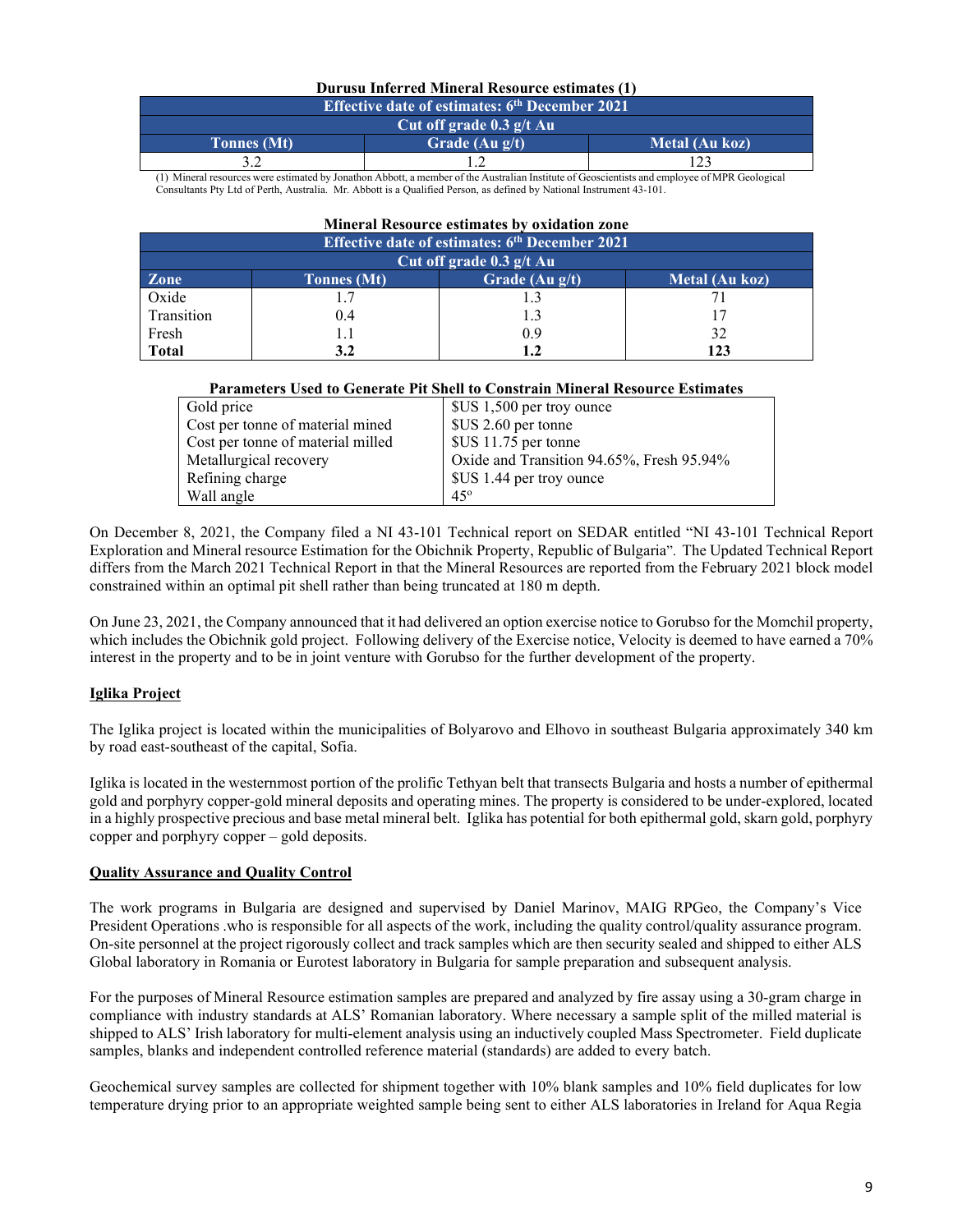digest and ICP-MS finish to determine gold plus 39 multi-elements or Eurotest laboratories in Bulgaria for 50g FA gold plus 0.5g Aqua Regia digest ICP-AES finish 35 element-elements.

Geophysical surveys are carried out by geophysical consultants using up-to-date technologies, with the results checked by a third-party independent geophysicist for quality control. Raw data is processed and corrected and the results are interpreted by 2 independent groups of geophysicists under the direction of Company staff.

## **Qualified Person**

Daniel Marinov, MAIG RPGeo, the Company's Vice President Operations and a Qualified Person as defined by National Instrument 43-101, has approved the scientific and technical information concerning the Company discussed in this MDA. Mr. Marinov is not independent of the Company as he is a shareholder and holds incentive stock options.

### **Exploration and evaluation assets**

As at March 31, 2022, the Company had a balance of exploration and evaluation assets of \$23,516,559 (December 31, 2021 - \$23,203,534) which is further detailed in the table below:

|                                   | <b>Tintyava</b> | <b>Nadezhda</b> | Momchil   | <b>Iglika</b> | <b>Total</b> |
|-----------------------------------|-----------------|-----------------|-----------|---------------|--------------|
|                                   | S               | \$              | \$        | \$            | \$           |
| <b>Acquisition costs</b>          |                 |                 |           |               |              |
| Balance, December 31, 2021        | 2,097,757       | 6,635           | 1,384     | 146,132       | 2,251,908    |
| Additions – legal and claim fees  | 786             | 20,003          | 20,003    | 15,356        | 56,148       |
| Balance, March 31, 2022           | 2,098,543       | 26,638          | 21,387    | 161,488       | 2,308,056    |
| <b>Exploration and evaluation</b> |                 |                 |           |               |              |
| Balance, December 31, 2021        | 13,307,608      | 655,365         | 5,462,854 | 1,525,799     | 20,951,626   |
| Community relations               | 1,090           |                 |           | 48            | 1,138        |
| Drilling and assays               | 7,943           |                 |           |               | 7,943        |
| Feasibility studies               | 11,782          |                 |           |               | 11,782       |
| Field and vehicles                | 54,888          |                 |           | 16,715        | 71,603       |
| Geological                        | 50,631          |                 | 6,194     | 960           | 57,785       |
| Salaries                          | 77,644          |                 |           | 2,682         | 80,326       |
| Share-based compensation          | 12,171          | 1,247           | 1,247     | 11,635        | 26,300       |
|                                   | 216,149         | 1,247           | 7,441     | 32,040        | 256,877      |
| Balance, March 31, 2022           | 13,523,757      | 656,612         | 5,470,295 | 1,557,839     | 21,208,503   |
| Balance, March 31, 2022           | 15,622,300      | 683,250         | 5,491,682 | 1,719,327     | 23,516,559   |

# **RESULTS FROM OPERATIONS**

### *Three months ended March 31, 2022 ("Q1 2022") and 2021 ("Q1 2021")*

During the three months ended March 31, 2022 the Company reported net loss for the period of \$682,952, of which \$656,888 attributed to the owners of the Company and \$26,064 to the non-controlling interest, compared to a net loss of \$674,155, of which \$622,612 attributed to the owners of the Company and \$51,543 to the non-controlling interest. Loss per share was \$0.00 for the three months ended March 31, 2022 and 2021.

The Company's operating expenses were \$643,553 in Q1 2022 compared to \$431,177 in Q1 2021. An analysis of the significant variances follows:

- Salaries increased to \$269,684 in Q1 2022 compared to \$200,113 in Q1 2021 due to a bonus accrual in Q1 2022 and an increase in time of personnel engaged with administration activities in Bulgaria.
- Property investigation expense was \$163,275 in Q1 2022 vs \$36,701 in Q1 2021, as the Company continued expanding its activities on investigating new properties to add to its portfolio.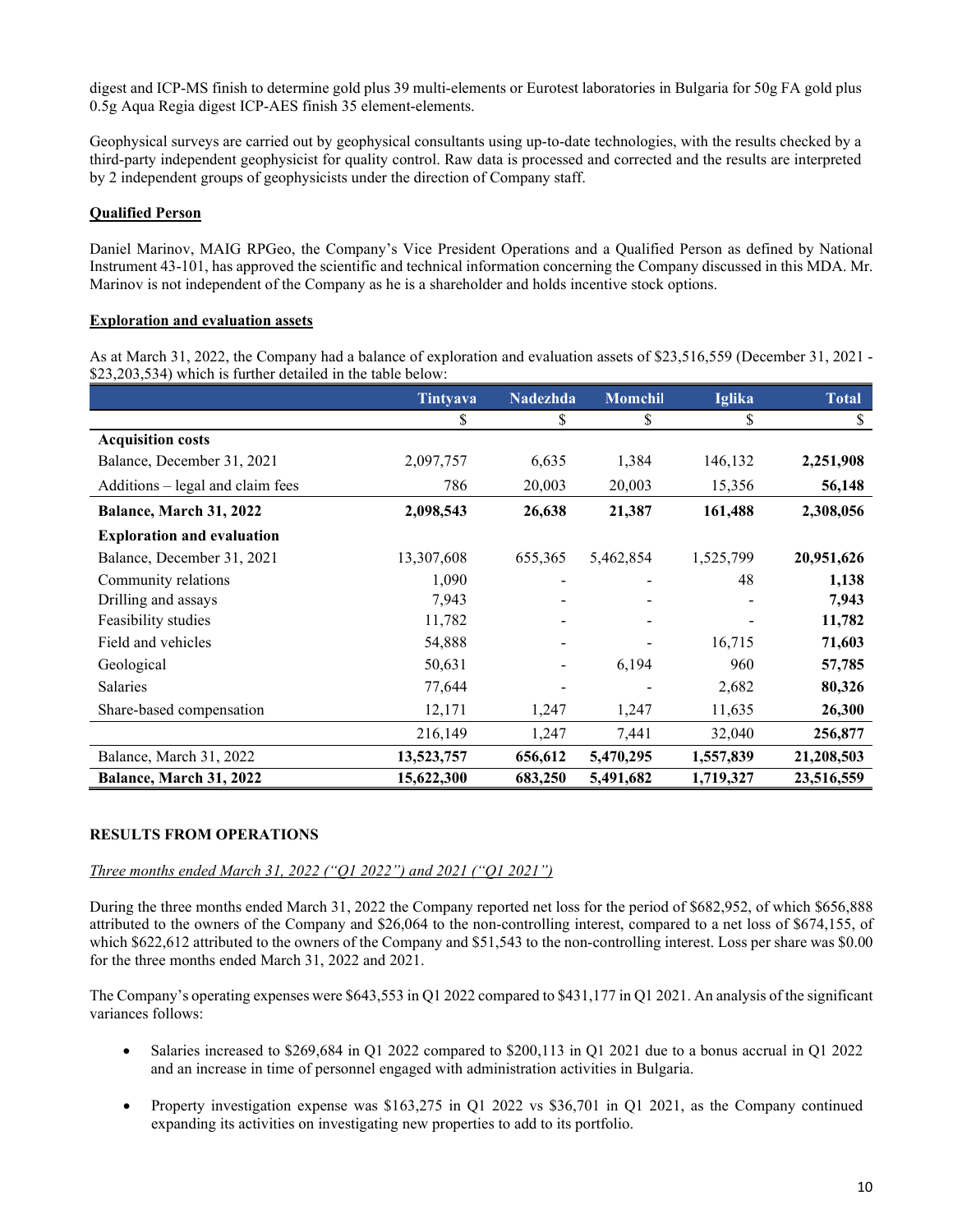• Office and general expense was \$56,984 in Q1 2022 vs \$32,432 in Q1 2022, due to an increase in general administrative expenses in Bulgaria.

The increase in operating expenses was partially offset by a decrease in Investor relations expense by \$14,900 in Q1 2022 compared to Q1 2021 driven by a decrease in consulting fees related to investors outreach program in Europe, as well as the Company attending less conferences and road shows in Q1 2022.

The Company recorded net other expense of \$39,399 in Q1 2022 compared to net other expenses of \$242,978 in Q1 2021, a decrease in net other expense of \$203,579, primarily driven by the following variances:

- Interest expense on convertible debenture of \$Nil and accretion expense of \$Nil in Q1 2022 as compared to \$100,536 and \$49,294 in Q1 2021 respectively due to the convertible debenture principal and accrued interest were converted to shares effective March 26, 2021.
- Foreign exchange loss of \$31,004 in Q1 2022 compared to a foreign exchange loss of \$100,963 in Q1 2021. The increase in foreign exchange loss was due to changes of the Bulgarian lev in respect to the Canadian dollar as at March 31, 2022 and December 31, 2021, as well as changes in monetary assets and liabilities.

### **SUMMARY OF QUARTERLY RESULTS**

The following selected financial data have been prepared in accordance with IFRS and should be read in conjunction with the Company's consolidated financial statements. The following is a summary of selected financial data for the Company for its eight completed financial quarters ended December 31, 2021.

| <b>Quarter Ended</b><br><i>Amounts in \$'000</i><br>$\sqrt{(except EPS)}$ | Mar. 31,<br>2022 | Dec. 31,<br>2021 | <b>Sept. 30,</b><br>2021 | <b>June 30,</b><br>2021 | Mar. 31,<br>2021 | Dec. 31,<br>2020 | <b>Sept. 30,</b><br>2020 | <b>June 30,</b><br>2020 |
|---------------------------------------------------------------------------|------------------|------------------|--------------------------|-------------------------|------------------|------------------|--------------------------|-------------------------|
| Net income (loss)                                                         | (683)            | (678)            | (584)                    | (571)                   | (674)            | (662)            | (585)                    | (650)                   |
| Earnings (loss) per share<br>– basic and diluted                          | (0.00)           | (0.00)           | (0.00)                   | (0.00)                  | (0.00)           | (0.01)           | (0.01)                   | (0.01)                  |
| Total assets                                                              | 27,960           | 28.481           | 28,744                   | 29,174                  | 29.935           | 29.011           | 20,510                   | 19,800                  |
| Working capital                                                           | 3,736            | 4.604            | 5,304                    | 6,500                   | 8.687            | 10.028           | 3,643                    | 4,403                   |

The changes in the Company's financial results on a quarter-by-quarter basis are due primarily to fluctuations in the level of activity of Company's exploration programs and administration. Total assets and working capital will fluctuate based on any debt or equity issuances, with working capital decreasing predominantly on exploration activities. The Company is a mineral exploration company and does not earn any revenue.

### **FINANCIAL POSITION, LIQUIDITY AND CAPITAL RESOURCES**

The Company has been historically financing its operations through the issuance of shares or debt. There can be no assurance that the Company will be able to obtain adequate financing in the future or that the terms of such financing will be favorable. If adequate financing is not available when required, the Company may be required to delay, scale back or eliminate various programs and may be unable to continue in operation. The Company may seek such additional financing through debt or equity offerings, but there can be no assurance that such financing will be available on terms acceptable to the Company or at all. Any equity offering could result in dilution to the ownership interests of the Company's shareholders and may result in dilution to the value of such interests.

The Company's future revenues, if any, are expected to be in large part derived from the development of its mineral properties for the mining of certain minerals, particularly gold, or interests related thereto. The economics of developing and producing resource properties are affected by many factors including the cost of operations, variations in the grade of ore discovered or mined and the price of the metals produced. Depending on metal prices, the Company may determine that it is impractical to continue development of its mineral properties or to pursue commercial production.

Gold prices are affected by factors that include anticipated changes in international investment patterns and monetary systems, economic growth rates, political developments and shifts in supply and demand. Gold prices remain moderate to strong for the foreseeable future.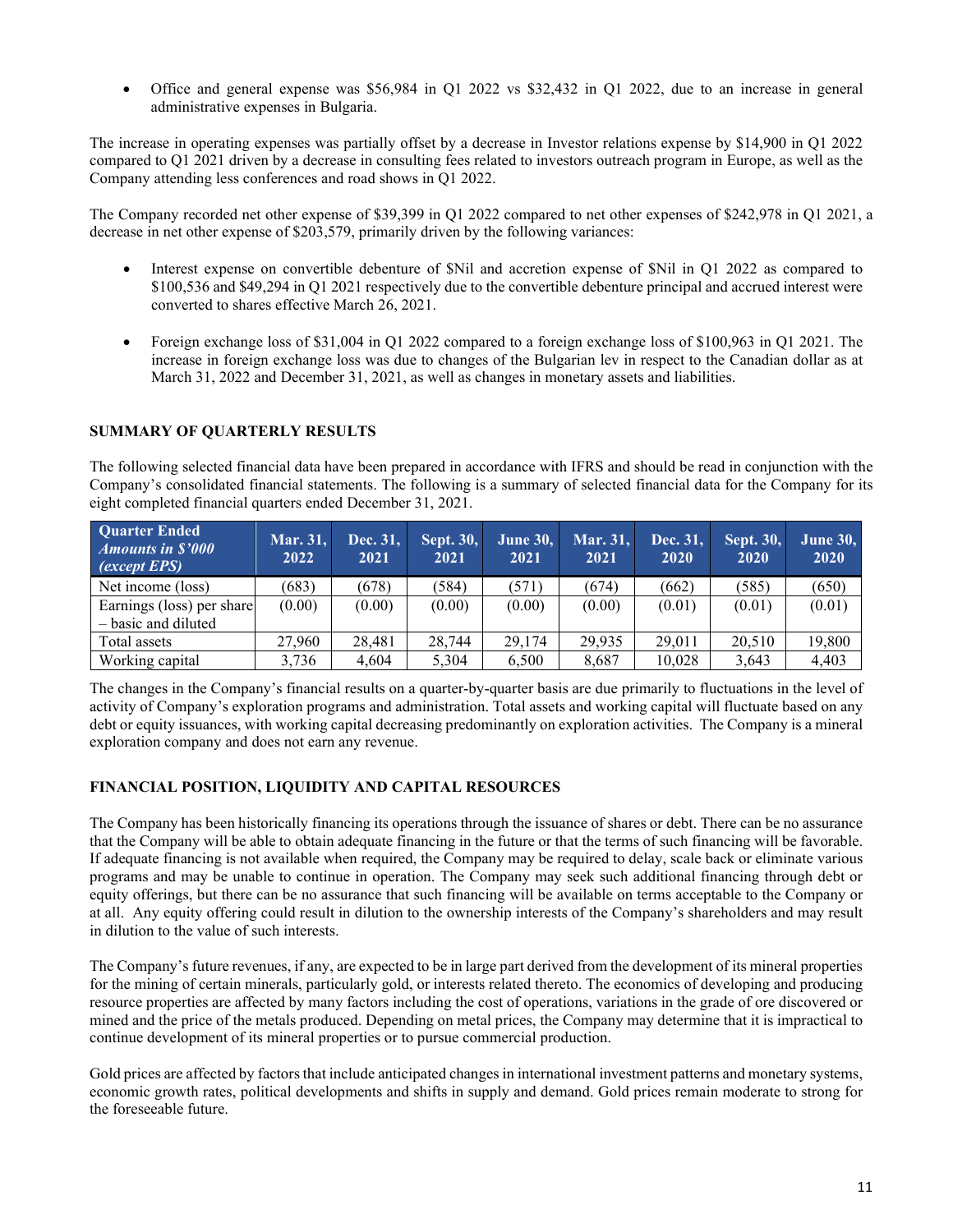The financial statements have been prepared on a going concern basis which assumes that the Company will be able to realize its assets and discharge its liabilities in the normal course of business for the foreseeable future. The continuing operations of the Company are dependent upon its ability to continue to raise adequate financing and to commence profitable operations in the future.

|                       | <b>March 31, 2022</b> | December 31, 2021 |
|-----------------------|-----------------------|-------------------|
| Working capital $(1)$ | \$3.736.298           | \$4,603,609       |
| Deficit               | \$19,130,367          | (S18, 473, 479)   |

(1) Including restricted cash of \$76,400 and \$61,592 as at March 31, 2022 and December 31, 2021 respectively.

Net cash used in operating activities during the three months ended March 31, 2022 was \$630,367 (three months ended March 31, 2021 – \$519,412).

Net cash provided by financing activities during the three months ended March 31, 2022 was \$48,158 (three months ended March 31, 2021 – \$1,158,838). This included cash contributions of \$60,891 (three months ended March 31, 2021 - \$849,918) by the Company's joint venture partner for Tintyava's exploration program.

Net cash used in investing activities during the three months ended March 31, 2022 was \$274,627 (three months ended March 31, 2021 – \$1,662,070). This included cash used for exploration and evaluation assets of \$273,702 for the three months ended March 31, 2022 (three months ended March 31, 2021 – \$1,609,335).

There were no share issuances during the three months ended March 31, 2022 and up to the date of this MDA.

## **Use of Proceeds**

On November 24, 2020, the Company announced the completion of a strategic investment of \$6.7 million and concurrent private placement of \$0.2 million and \$2.0 million exercise of pre-existing participation rights for aggregate gross proceeds of \$8.9 million, and the expected use thereof to advance the Company's Rozino project and other exploration properties, and for general working capital purposes. Since the closing of the November 2020 private placements to March 31, 2022, the Company has used the proceeds therefrom (approximately \$8.9 million) and working capital that was previously available (approximately \$3.7 million) on the Rozino project (approximately \$4.4 million), other exploration projects (approximately \$3.4 million) and general working capital, including recoveries from partners (approximately \$0.9 million).

### **Capital Management**

The Company defines capital that it manages as shareholders' equity, consisting of issued common shares, stock options and warrants included in reserve.

The Company manages its capital structure and adjusts it, based on the funds available to the Company, in order to support the acquisition, exploration and development of exploration and evaluation assets. The Board of Directors does not establish quantitative return on capital criteria for management, but rather relies on the expertise of the Company's management to sustain future development of the business.

The property in which the Company currently has an interest is in the exploration stage; as such the Company has historically relied on the equity markets to fund its activities. The Company will continue to assess new properties and seek to acquire an interest in additional properties if it feels there is sufficient economic potential and if it has adequate financial resources to do so.

Management reviews its capital management approach on an ongoing basis and believes that this approach, given the relative size of the Company, is reasonable. The Company is not subject to externally imposed capital restrictions. There we no changes to the Company's approach to capital management during the three months ended March 31, 2022.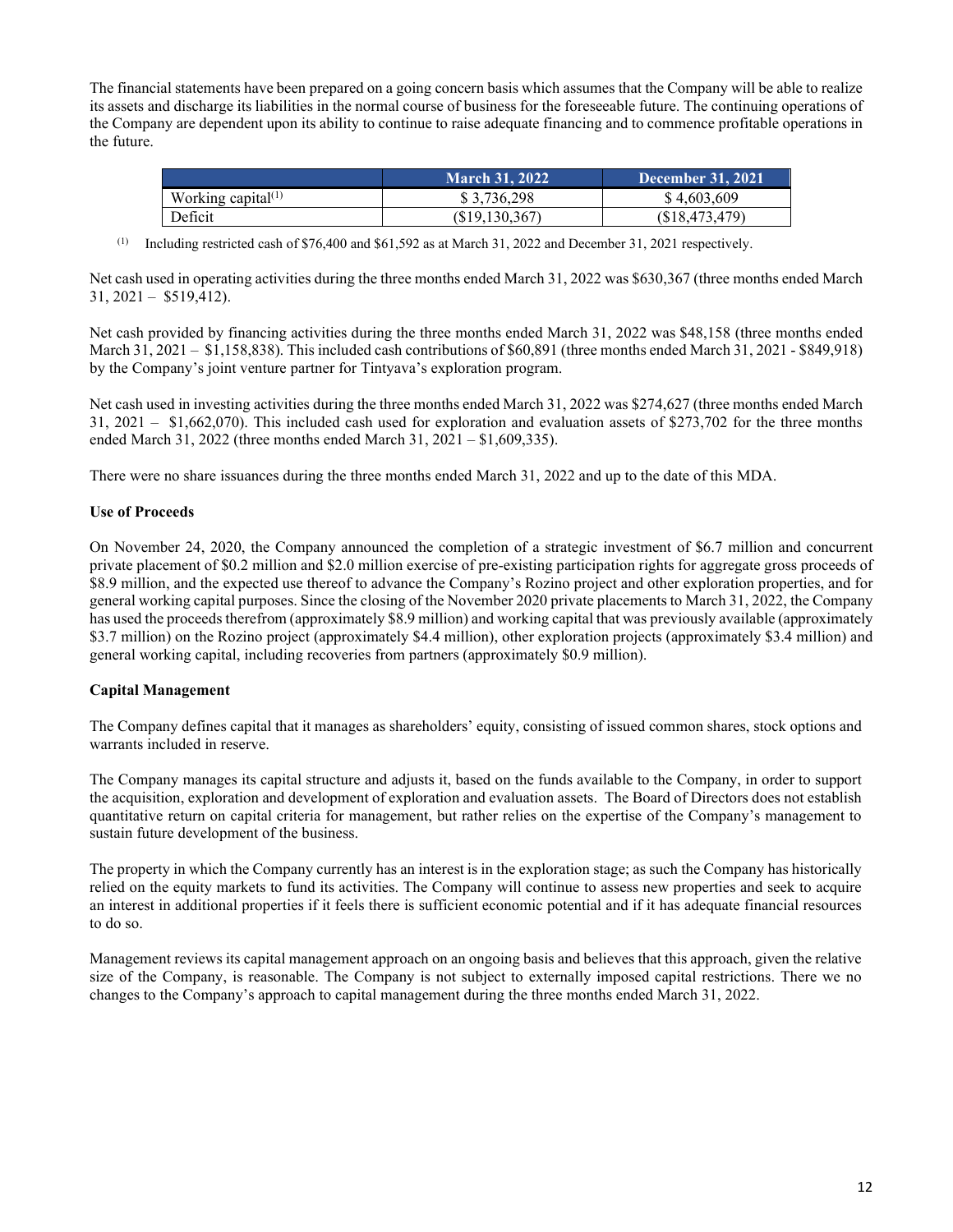## **RELATED PARTY TRANSACTIONS**

Key management personnel include those persons having authority and responsibility for planning, directing and controlling the activities of the Company. The Company has determined that key management personnel consist of executive and nonexecutive members of the Company's Board of Directors and corporate officers. Key management personnel compensation for the three months ended March 31, 2022 and 2021 was as follows:

|                                                     | <b>Three months</b><br>ended March 31,<br>2022 |    | <b>Three Months</b><br>ended March 31,<br>2021 |
|-----------------------------------------------------|------------------------------------------------|----|------------------------------------------------|
| Directors' fees                                     |                                                |    |                                                |
| Compensation Committee Chair and Director           | \$<br>6,000                                    | \$ | 6,000                                          |
| Audit Committee Chair and Director                  | 6,000                                          |    | 6.000                                          |
| Director                                            | $\overline{\phantom{0}}$                       |    |                                                |
| Salaries and bonuses for management services        |                                                |    |                                                |
| Director, President and CEO                         | \$<br>97,500                                   | \$ | 75,000                                         |
| <b>CFO</b>                                          | 36,960                                         |    | 12,000                                         |
| VP Corporate Communications <sup>(1)</sup>          | 20,700                                         |    | 34,800                                         |
| Consulting fees and bonuses for management services |                                                |    |                                                |
| Director and $VP -$ Operations                      | 97.500                                         | \$ | 62,500                                         |
| $VP$ – Exploration                                  |                                                |    | 62,400                                         |
|                                                     | \$<br>264,660                                  | S  | 258,700                                        |

(1) 2021 amount includes consulting fees of \$4,800

For the three months ended March 31, 2022, the Company recorded a total share-based compensation of \$17,459 (three months ended March 31, 2021 - \$26,530), related to vesting of stock options previously granted to key management personnel. As at March 31, 2022, the Company had \$70,460 included in trade and other payables due to key management personnel (December 31, 2021 - \$21,490). No post-employment benefits, termination benefits, or other long-term benefits were paid to or recorded for key management personnel during the three months ended March 31, 2022 and 2021.

Consulting fees of \$48,750 are included in exploration and evaluation assets for the three months ended March 31, 2022 (three months ended March 31, 2021 - \$100,631), and \$48,750 are included in Project investigation costs (three months ended March 31, 2021 - \$24,269).

### **CRITICAL ACCOUNTING POLICIES AND ESTIMATES**

The preparation of the Company's consolidated financial statements in conformity with IFRS requires management to make judgments, estimates and assumptions that affect the reported amounts of assets, liabilities and contingent liabilities at the date of the consolidated financial statements and reported amounts of revenues and expenses during the reporting period. Estimates and assumptions are continuously evaluated and are based on management's experience and other factors, including expectations of future events that are believed to be reasonable under the circumstances. However, actual outcomes can differ from these estimates.

Areas requiring a significant degree of estimation and judgment relate to going concern, the recoverability of the carrying value of exploration and evaluation assets, determining whether an acquisition is a business combination or an assets acquisition, , and the recoverability and measurement of deferred tax assets and liabilities. Actual results may differ from those estimates and judgments.

### **CHANGES IN ACCOUNTING POLICIES INCLUDING INITIAL ADOPTION**

None.

### **OFF-BALANCE SHEET ARRANGEMENTS**

The Company has not entered into any off-balance sheet financing arrangements.